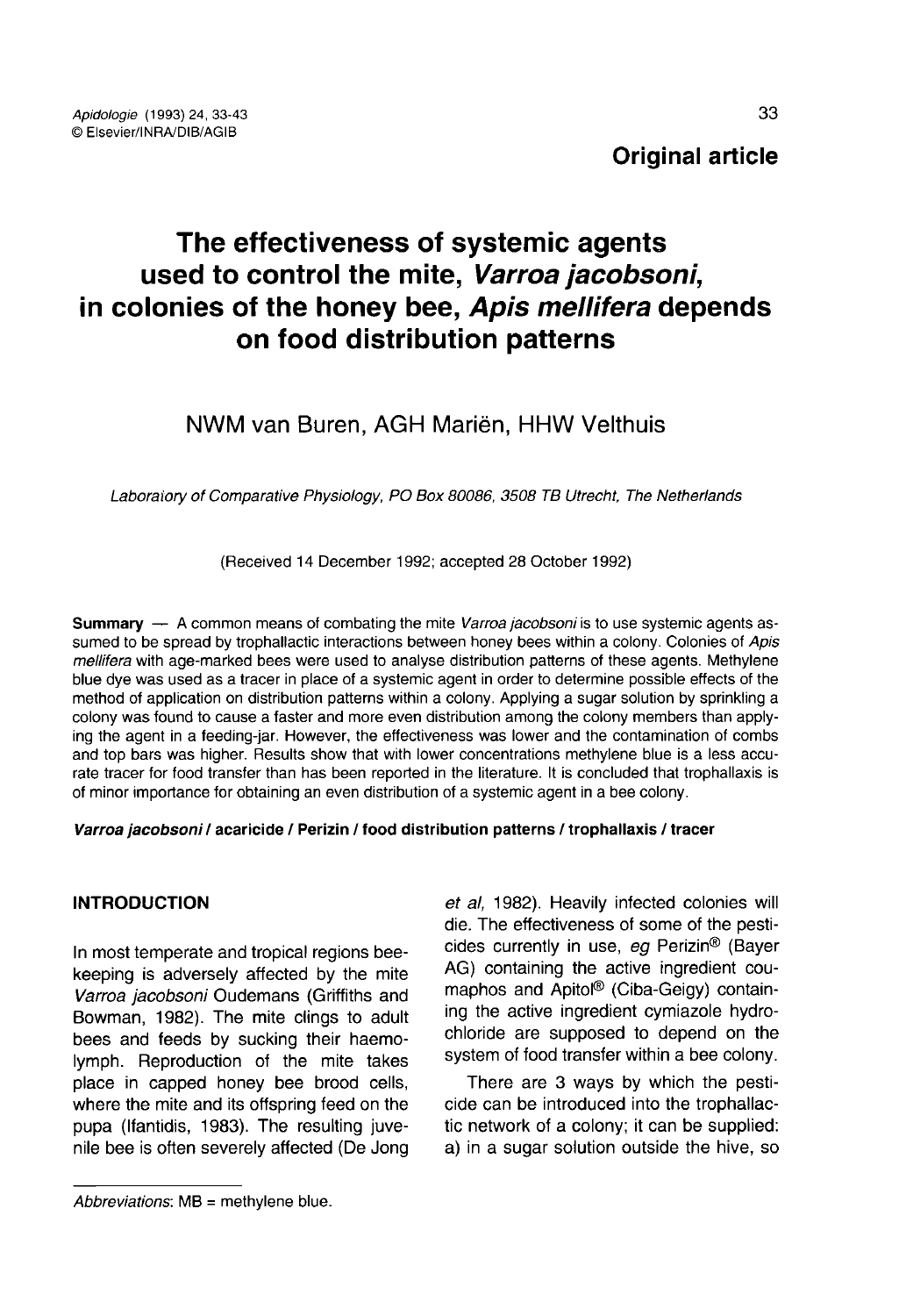that it can be collected by foragers; or b) via a feeder on top of the colony; c) or by sprinkling onto the bees, which subsequently lick it. Each of these methods will lead to a different distribution pattern. These differences might be crucial for effective control of the mite.

Nixon and Ribbands (1952), who trained foragers to feed on a radioactive sugar solution from a dish outside the hive found that after 27 h only 76% of the forag ers and 43-60% of all bees were radioactive. We suppose that if the food is given through a feeder, a rapid and much more accelerated uptake will occur. Bayer AG recommends that Perizin be sprinkled without adding sugar. Ciba Geigy recommands the same for Apitol. The manufacturers assume that those bees that are not reached directly obtain the agent through trophallaxis. However, trophallaxis is not stimulated by the simultaneous introduction of sugar solution and Perizin.

Rösch (1925) and Lindauer (1953) found that most tasks within the colony are performed by bees of specific ages. The supply of nectar, its dehydration and storage are all activities in which age-dependent division of labour occurs. This could have implications for the distribution of a drug when mixed with a sugar solution.

Moritz (1982) found that the systemic effect is influenced by 2 factors: the volume applied and the time of the year. In this study we investigate possible differences in distribution patterns for 2 application methods, a feeding-jar and sprinking, in order to obtain more insight into the consequences of treatments with a systemic agent.

# MATERIALS AND METHODS

Methylene blue (MB) was used as a tracer element to detect food distribution patterns at the colony level (cf Moritz et al, 1981; Moritz and Hallmen, 1986). MB was administered in 3 ways: a) in a sugar solution with Perizin, through a feeding-jar on top of the colony; b) via a feeding-jar in a sugar solution, but without the addition of Perizin; and c) MB in water, sprinkled over the bees resting on the combs.

Three experiments were carried out in summertime, using Apis mellifera L colonies accomodated in 6-frame hives. During 3 wk in each colony the newly emerged bees, characterized by their grey hairs, were colour-marked every day using a different colour every other day; ≈ 600 bees were marked in each age category. All bees in a colony descended from the same queen. Before the application of the MB solution the bees were shaken down from the combs and their total weight was measured. This enabled us to estimate the number of bees in the colony and the average volume of MB solution ingested by 1 bee. Additional experiments using small groups of bees kept in Liebefeld cages in an incubator were designed to provide information about whether the transfer of MB and that of Perizin among bees was comparable.

# Experiment I: MB applied in a feeding-jar

A 50% sugar solution (water: sugar = 1:1,  $v/v$ ) with MB (syrup:  $MB = 98 : 2$ , v/w), to which Perizin (0.5%, v/v) had been added was applied. We added Perizin to the solution to find out whether it would influence the uptake from the feeder. The colony was provided with  $\pm$  30  $\mu$  solution per bee. The effect of exposure time (3, 6, 12 or 24 h) on the distribution was determined, using 1 colony per time period. The colonies were kept in a closed hive without frames to prevent sugar solution from being stored in the comb. Half an hour before marked bees were collected the frames were put back into the hive, so that the bees could disperse over the comb. One hundred bees of each age category were sampled, killed and stored at -20 °C for further analysis. The amount of solution taken from the feeder was measured.

# Experiment II: MB applied by sprinkling

In this experiment 25 ml of a 2% MB solution was sprinkled (applied in the same manner as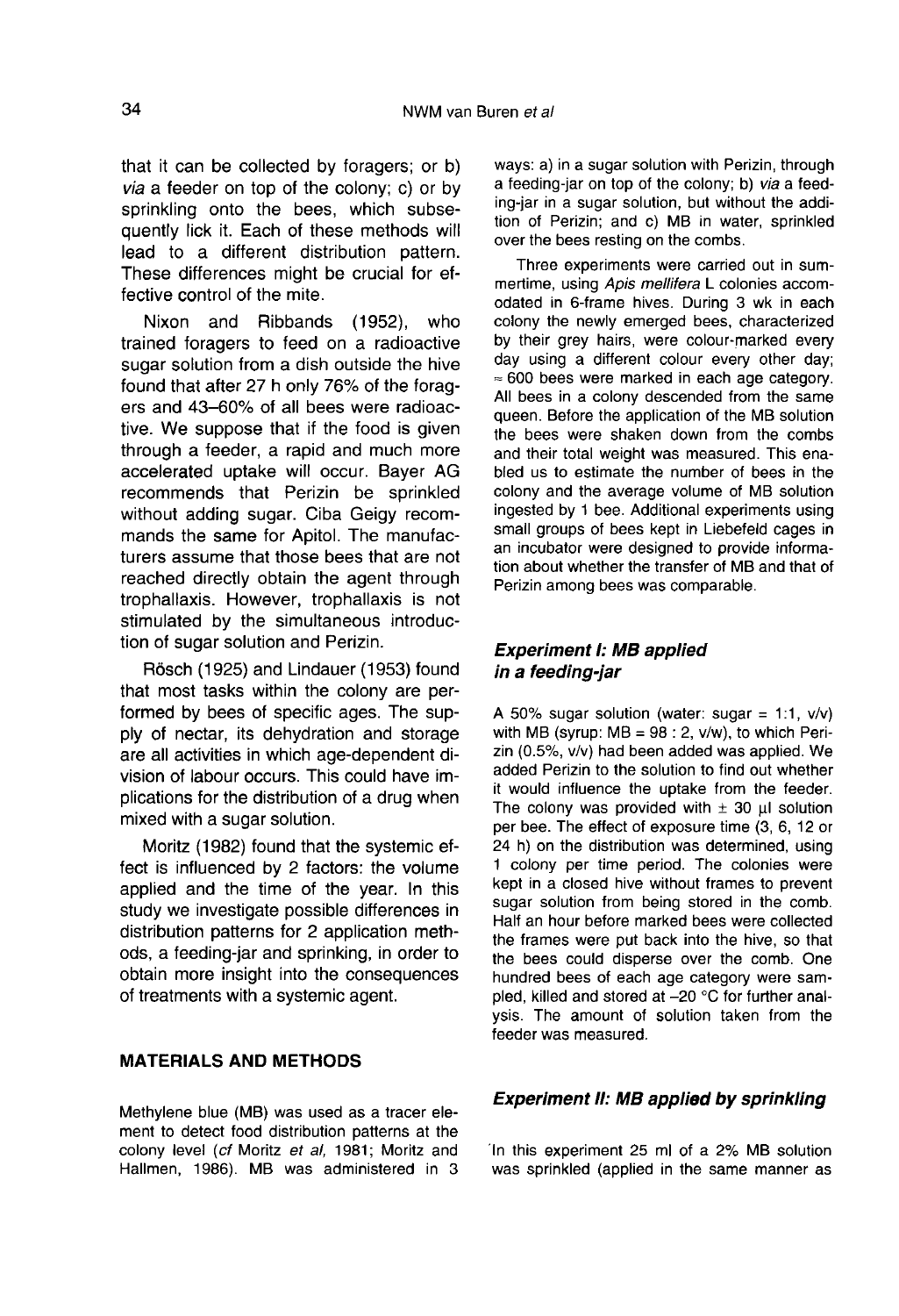Perizin, according to the manufacturer's instructions). The hive was left open, and all combs were present. After periods of 3, 6, 12 and 24 h, marked bees, 100 bees per age category, were sampled, killed and stored in the manner mentioned above.

# Experiment III : comparison between MB applied by a feeding-jar and by sprinkling

In this case no Perizin was added to the solution in the feeding-jar. The experimental time was 3 h and only one colony was used in each condition; each received 25 ml of the MB solution.

# Recovery of MB

All bees were analysed individually. To remove and to determine potential body surface contamination we first washed a number of bees individually in 3 ml of 85% methanol. The amount ingested was determined by homogenizing the bee for 30 s in 3 ml of 96% ethanol. The homog enate was centrifuged at 4 000 rpm for 10 min. The amount of MB was measured in a spectrophotometer (MCP Vitatron) at 641 nm. The maximum light absorption found for a blank bee was taken as the background level, equivalent to 0.079 μg MB (SD = 0.06 μg,  $N = 139$ ). The detection limit was 0.005 μg MB.

# Experiment IV: distribution of coumaphos and MD

This experiment was designed to investigate whether Perizin and MB were distributed in the<br>same way among the members of a bee colony. We used honey bees from colonies maintained in bee flight-rooms. They were kept in an incubator. One h before the experiment started we deprived the bees of food. One of the bees ≈ 7 d<br>old, was fed 10  $\mu$ l of a syrup solution (27%) con-<br>taining 0.029 mg MB and 14.06 x 10<sup>2</sup> Bq of<br>[<sup>14</sup>C]-coumaphos (Bayer, spec act 21.9 x 10<sup>5</sup><br>Bq/mg). This donor bee was old, was fed 10 μl of a syrup solution (27%) conold, was fed 10 μl of a syrup solution (27%) con-<br>taining 0.029 mg MB and 14.06 x 10<sup>2</sup> Bq of whenever to clean the We used honey<br>We used honey<br>in bee flight-room<br>bator. One h bee<br>deprived the bee<br>old, was fed 10  $\mu$ <br>taining 0.029 me<br>[<sup>14</sup>C]-coumaphos<br>Bq/mg). This dor Bq/mg). This donor bee was placed along with

7-11 acceptor bees for 1, 2, 4, 7 or 24 h. Four groups were used for each time period. At the end of the period all bees were killed and stored at -20 °C. The alimentary canal of each bee was isolated and homogenized in 0.9 ml ethanol (96%) for 30 s. The mixture was centrifuged and the amount of MB in the alimentary canal determined. The amount of coumaphos was analysed by solubilizing the sediment in 0.4 ml Lumasolve® (Lumac); this was added to the remainder of the supernatant. The total solution was kept for 3 d at 50 °C. Radioactivity was subsequently determined using a Packard scintillation counter (Type 4550). Detection limit for coumaphos was 0.001 μg.

#### Experiment V: recovery of MB over time

Each bee was fed a 10 μl MB sugar solution. Two concentrations were used: 0.3 and 0.03% MB solution in 50% sugar solution (water: sug  $ar = 1:1$ ,  $v/v$ ). After feeding, the bees were kept apart. For both concentrations the amount of MB was determined in 10 bees after 0.5, 1, 2, 3, 4, 6, 10, 12, 16, 20 or 24 h.

#### Statistical analysis

The existence of normal distribution patterns in the amount of MB consumed was investigated by Shapiro-Wilk statistics (Shapiro and Wilk, 1965). In experiments I, II and III no normal distributions were found. Therefore, a logarithmic transformation was applied to the amount of MB to meet the criteria for linear regression and analysis of variance (ie normal distribution and equality of variance around the regression line cq among the groups). After this transformation these distributions became normal. Following the analysis of variance, the groups were summarized by their geometric mean (Sokal and Rohlf, 1981). A lower limit and an upper limit are given to illustrate the range of the amount of MB. These limits are asymmetric around the geometric mean as a logical consequence of the logarithmic transformation.

In experiment V the existence of a correlation between the amount of coumaphos and the amount of MB and differences in time were investigated by linear regression.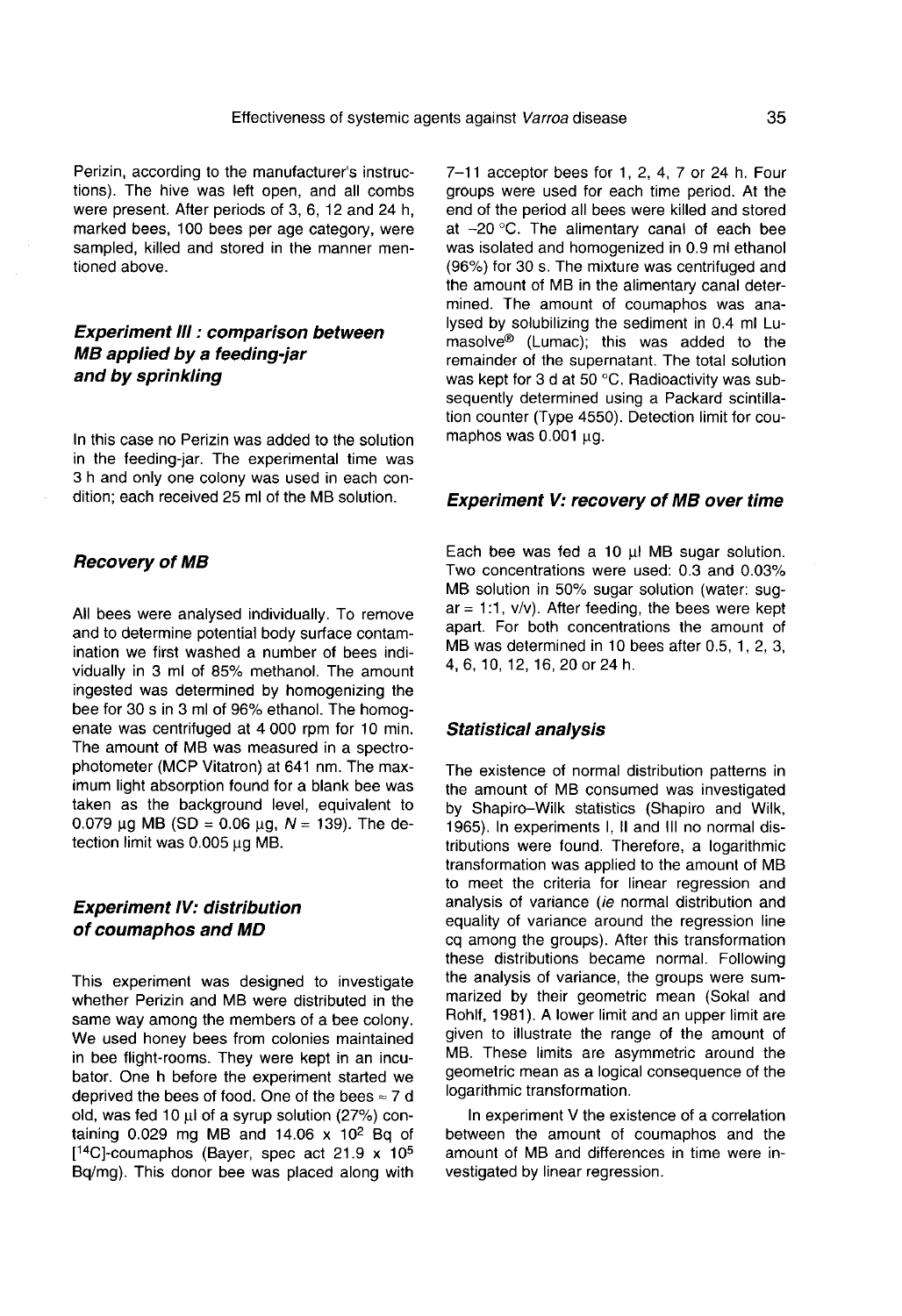# RESULTS

# Experiment I: MB applied in a feeding-jar

In all colonies a quantity of the MB solution was left in the feeding-jar; therefore, the bees had been able to ingest food during the entire period. In the colony with an exposure time of 24 h the feeding-jar did not function properly; therefore the results of this colony were not taken into account.

The amount of solution consumed per colony was 15, 19 and 46 ml after 3, 6 and 12 h, respectively. When the weight of the colonies (compare table I) and the duration of the experiments were taken into account the amount consumed per 100 g bees per h was found to be 0.7, 0.6 and 0.7 ml during the 3, 6 and 12 h, respectively. The similarity of these values suggests that the amount of MB solution consumed was constant over time.

On average 10% of the bees in the colonies were analysed for the amount of MB ingested. The percentage of bees containing MB was 90.3, 96.3 and 99.8% after 3, 6 and 12 h, respectively. We therefore consider that after 12 h virtually all bees had received MB.

External contamination of the bees was very slight  $(± 0.12 \mu q)$  and seemed to be constant over time (table I).

No differences were found in the amount of MB ingested by bees of different ages, except for the period of 3 h. In this colony the amount ingested increased with age ( $P = 2.0$ . 10<sup>-4</sup>) as did the amount of MB on the body surface  $(P = 1.0 \cdot 10^{-4})$ .

The total amount of MB per bee recovered from the outside and inside turned out to be 3.88, 20.36 and 71.52 μg after 3, 6 and 12 h, respectively. This is certainly not a linear increase, as found for the amounts taken from the feeding-jar. Theoretically the average amount of MB recovered per bee should be 42.86, 69.09 and 176.92 μg;

Table I. Distribution patterns of methylene blue (MB) on the outside of bees and in the alimentary tracts of bees, represented by the geometric mean values and their upper and lower limit ( $N =$  the number of bees analysed).

| Treatment           | Duration<br>(h) | External contamination<br>$(\mu q/bee)$ |     |                |                | Amount consumed<br>$(\mu q/bee)$ |     |                |                | Weight of<br>colony (g) |  |
|---------------------|-----------------|-----------------------------------------|-----|----------------|----------------|----------------------------------|-----|----------------|----------------|-------------------------|--|
|                     |                 | Geometric<br>mean                       | N   | Lower<br>limit | Upper<br>limit | Geometric<br>mean                | N   | Lower<br>limit | Upper<br>limit |                         |  |
| Feeding-jar (Exp I) | 3               | 0.12                                    | 179 | 0.02           | 0.71           | 1.13                             | 719 | 0.04           | 29.79          | 700                     |  |
|                     | 6               | 0.09                                    | 180 | 0.01           | 0.63           | 5.87                             | 667 | 0.12           | 281.18         | 550                     |  |
|                     | 12              | 0.15                                    | 180 | 0.03           | 0.87           | 57.23                            |     | 542 11.88      | 275.61         | 520                     |  |
| Sprinkling (Exp II) | 3               | 0.25                                    | 180 | 0.05           | 1.36           | 12.76                            | 526 | 1.50           | 108.42         | 700                     |  |
|                     | 6               | 0.14                                    | 179 | 0.02           | 1.17           | 16.81                            | 526 | 3.07           | 92.02          | 500                     |  |
|                     | 12              | 0.07                                    | 180 | 0.01           | 0.36           | 12.03                            | 503 | 2.16           | 67.02          | 750                     |  |
|                     | 24              | 0.13                                    | 180 | 0.02           | 0.94<br>٠      | 25.64                            | 501 | 4.93           | 133.22         | 500                     |  |

Colonies were either fed an MB-sugar-Perizin solution (Exp I) or received an MB solution by sprinkling (Exp II). Bees were sampled as indicated after 3, 6, 12 or 24 h after the start of the application.

 $\ddot{\phantom{a}}$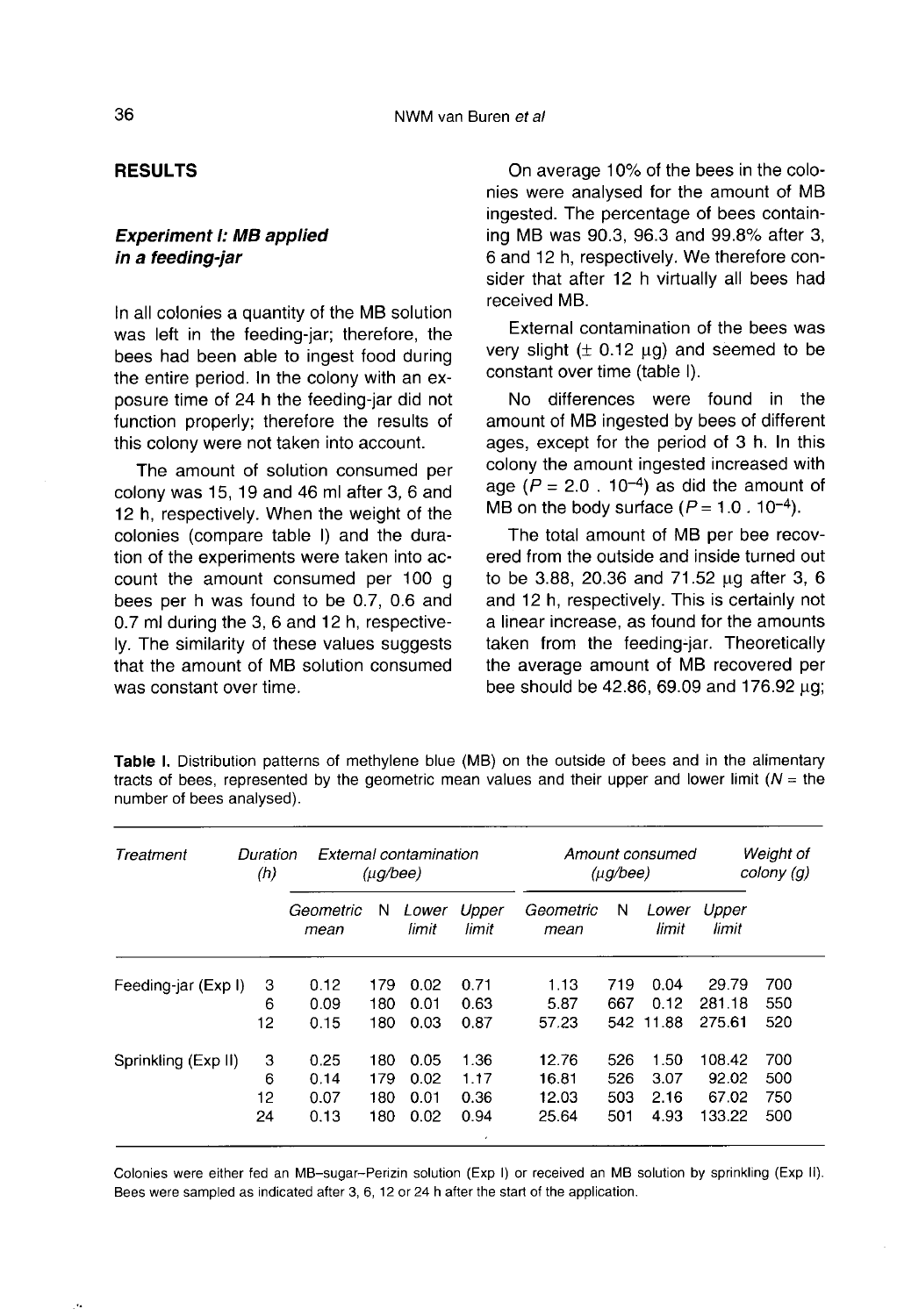this means that the recovery was 9.0, 29.5 and 40.4%, respectively.

Figure 1 shows the frequency distribution for the amount of MB (μg/bee); all ages have been lumped together. With time the distribution pattern changes, but after 12 h this pattern was still not normal (Shapiro-Wilk statistics,  $P=0.0$ ).

We investigated the possible differences between the uptake rate of MB solution and that of a mixture of MB and perizin. Eight groups each consisting of 10 bees of unknown age were maintained in Liebefeld cages. In 4 groups MB (0.03%) in syrup as available ad libitum, in 4 other groups the same solution containing perizin (0.02%) was available. The amount of solution consumed was determined every day for a period of 7 d. No significant differences were found between the 2 groups.

#### Experiment II: MB applied by sprinkling

On average 10% of the bees in the colony were analysed for the presence of MB. The percentage of bees containing MB was 100.0, 100.0, 99.8 and 100.0% after 3, 6, 12 and 24 h, respectively.

After 3, 6, 12 and 24 h the MB recovered per bee was 12.76, 16.81, 12.03 and 25.64 μg (geometric mean), respectively. The differences could be explained by variations in colony weight.

After all exposure times the amount of MB found was significantly higher when the bees were older (linear regression,  $P =$ 1.0.10<sup>-4</sup>,  $y = 0.037x + 2.183$ ;  $P = 1.0$ .10<sup>-4</sup>,  $y = 0.03x + 2.555$ ;  $P = .0031$ ,  $y = 0.019x + 2.293$ ;  $P = 2.0 \cdot 10^{-4}$ ,  $y = 0.022x + 3.041$ <br>  $2.293$ ;  $P = 2.0 \cdot 10^{-4}$ ,  $y = 0.022x + 3.041$ after 3, 6, 12 and 24 h, respectively). The increase was  $\pm$  10% in bees aged from 2-20 d.



Fig 1. Frequency distribution of amounts of methylene blue (MB) ( $\mu$ g/bee) recovered from individual bees sampled from colonies that were exposed for 3, 6 or 12 h to a feeder containing a 2% MBsugar-Perizin solution (Exp I).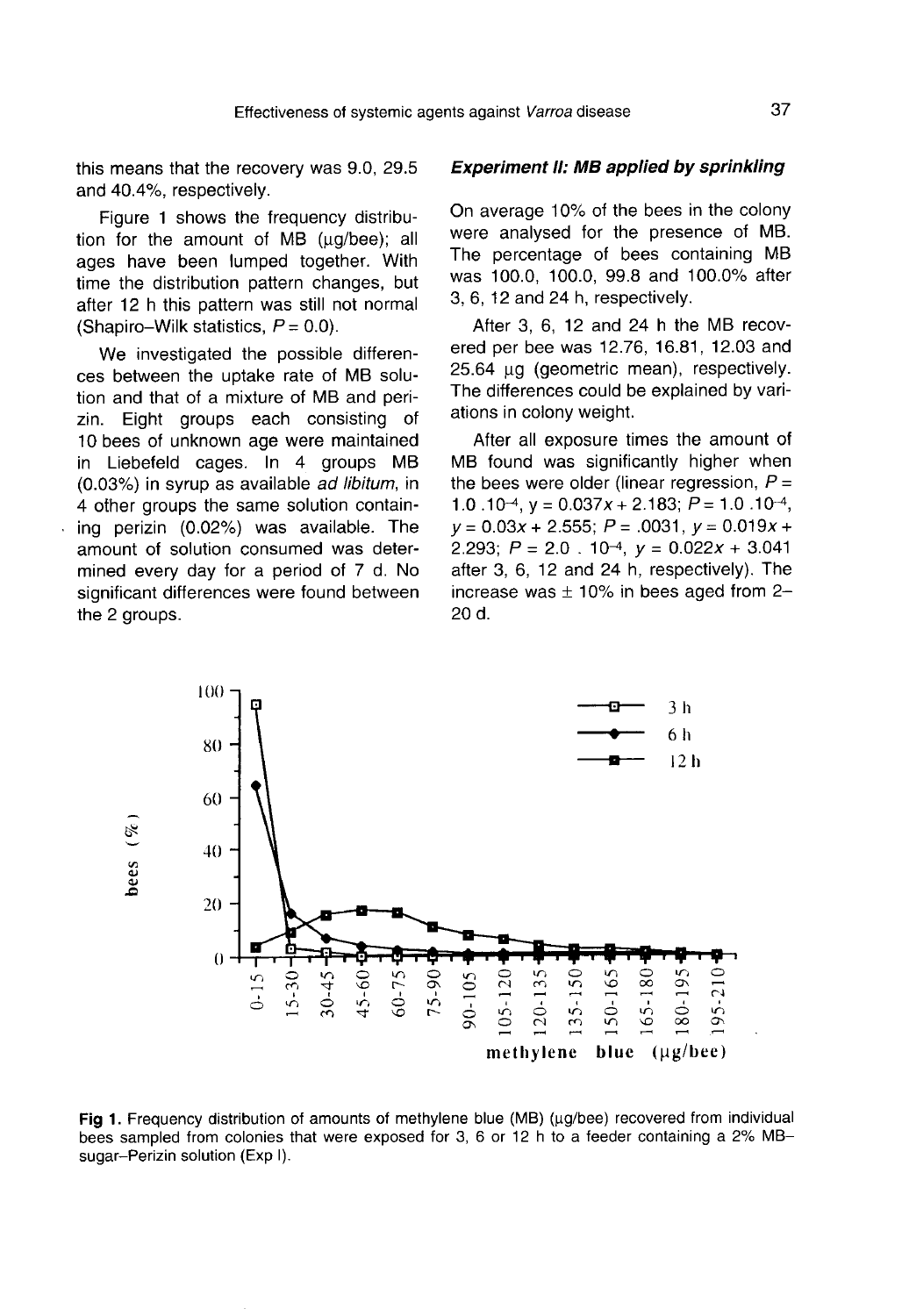Table II shows the total amount of MB recovered from the outside and inside of the bee. This means that 75, 78, 77 and 70% of the MB respectively has been lost. This could be caused by the fact that part of the solution remained on the top bars and combs in the sprinkled colony.

The small amount found on the outside of the bees  $(\pm 1\%$  of the amount ingested) appears to be constant over time. Figure 2 shows the frequency distribution for the amount of MB (μg) in bees of all ages lumped together.

# Experiment III: comparison between MB applied by a feeding-jar and by sprinkling

The fed colony consumed its 25 ml just within the 3 h of the experiment; it therefore received the same amount of MB as the other colony. The percentages of bees analysed were 19 and 17%, respectively.

Table III shows that the percentage of bees receiving MB did not differ between the 2 colonies. However, the amount of MB found outside and inside the bees (geometric

Table II. The total mount of methylene blue (MB) recovered from the outside and inside of the bee. the total amount applied per bee and the recovery of MB after 3, 6, 12 and 24 h after the start of the application (Exp II).

|                                                                               |                       | Time-period (h)        |                         |                              |                       |  |
|-------------------------------------------------------------------------------|-----------------------|------------------------|-------------------------|------------------------------|-----------------------|--|
|                                                                               |                       | $\boldsymbol{\beta}$   | 6                       | 12                           | 24                    |  |
| Total amount of MB (µg/bee')<br>Amount of MB applied (µg/bee)<br>Recovery (%) |                       | 19.99                  | 23.53                   | 17.01                        | 33.15                 |  |
|                                                                               |                       | 78.6<br>25             | 110<br>22               | 73.3<br>23                   | 110<br>30             |  |
| 60                                                                            |                       |                        |                         |                              | 3 <sub>h</sub>        |  |
| 50                                                                            | п                     |                        |                         |                              | 6h                    |  |
|                                                                               |                       |                        |                         |                              | 12 <sub>h</sub>       |  |
| 40                                                                            |                       |                        |                         |                              | 24 h                  |  |
| 30                                                                            |                       |                        |                         |                              |                       |  |
| bees $(\%)$                                                                   |                       |                        |                         |                              |                       |  |
| 20                                                                            |                       |                        |                         |                              |                       |  |
| 10                                                                            |                       |                        |                         |                              |                       |  |
|                                                                               |                       |                        |                         |                              |                       |  |
| $0 -$                                                                         |                       |                        |                         |                              |                       |  |
|                                                                               | $15 - 30$<br>$0 - 15$ | $45 - 60$<br>$30 - 45$ | 60-75<br>$75 - 90$      | 105-120<br>120-135<br>90-105 | $35 - 150$<br>150-165 |  |
|                                                                               |                       |                        |                         |                              | $\rightarrow$         |  |
|                                                                               |                       | methylene              | $(\mu g/$ bee)/<br>blue | weight                       | colony                |  |

Fig 2. Frequency distribution of amounts of methylene blue (MB) (µg/bee) recovered from bees derived from colonies that were sprinkled with a 2% MB solution, 3, 6, 12 or 24 h, respectively, before the colony was sampled (Exp II).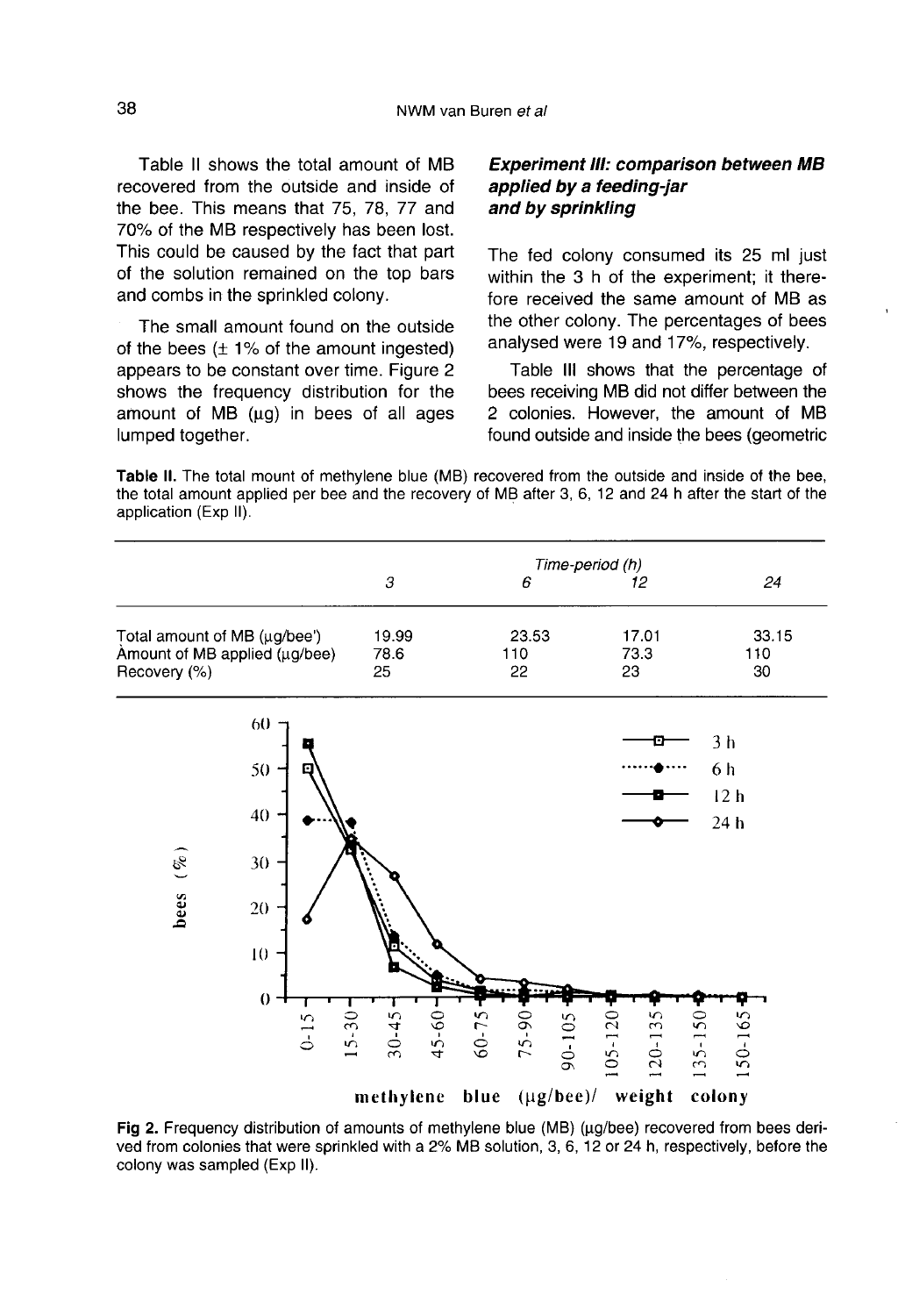|                                       | Sprinkling | Feeding | Р      |
|---------------------------------------|------------|---------|--------|
| % Bees containing MB                  | 96.8       | 96.0    | 0.4932 |
| Geometric mean                        |            |         |        |
| Amount of MB on outside (ug/bee)      | 0.07       | 0.08    | 0.0099 |
| Lower limit                           | 0.01       | 0.01    |        |
| Upper Imit                            | 0.36       | 0.53    |        |
| Amount of MB inside (ug/bee)          | 5.32       | 7.89    | 0.0001 |
| Lower limit                           | 0.17       | 0.09    |        |
| Upper limit                           | 163.69     | 665.81  |        |
| Arithmetic mean                       |            |         |        |
| Total amount of MB recovered (ug/bee) | 15.9       | 36.0    |        |
| Total amount of MB applied (ug/bee)   | 84.6       | 100.0   |        |
| % MB recovered                        | 18.8       | 36.0    |        |

Table III. Comparison of the distribution patterns and recovery rates of methylene blue (MB) in 2 colonies that received MB either through sprinkling or through feeding. Exposure time was 3 h.

The colonies contained 650 and 550 g of bees, respectively, and received 25 ml of a 2% MB solution (Exp III).

means) differed significantly. The amount of MB recovered in fed bees was twice as much as was found for the sprinkled ones. This difference could be caused by the fact that part of the solution remained at the top bars and combs in the sprinkled colony.

In the fed colony, there was a difference in the MB recovered from the outside as well as from the inside of the bee in relation to age (linear regression,  $P = 0.0036$  and P  $= 0.0014$ , respectively); older bees were found to contain more MB than younger insects. In the sprinkled colony too, the older bees contained more MB than the younger ones (linear regression,  $P = 1.10 - 4$ ).

# Experiment IV: distribution of coumaphos and MB

In this experiment no differences were found in the ratio of MB and coumaphos over time (linear regression,  $P = 0.3245$ ); therefore the data were pooled. The average amount of coumaphos recovered was 62.6% (SD = 13.3;  $N = 20$ ). However, in this experiment much of the MB was lost: 64.8% (SD = 38.9;  $N = 182$ ). Using linear regression, the correlation between the amount of coumaphos and the amount of MB was found to be significant  $(P = 1.10^{-4})$ .

## Experiment V: recovery of MB over time

Figure 3 shows the recovery after various time periods for 2 groups of bees fed different concentrations of MB. In both cases there is a decrease in the percentage of MB recovered. In the group of bees which was fed a 0.03% MB solution, the recovery is lower than in the group receiving a 0.3% MB solution.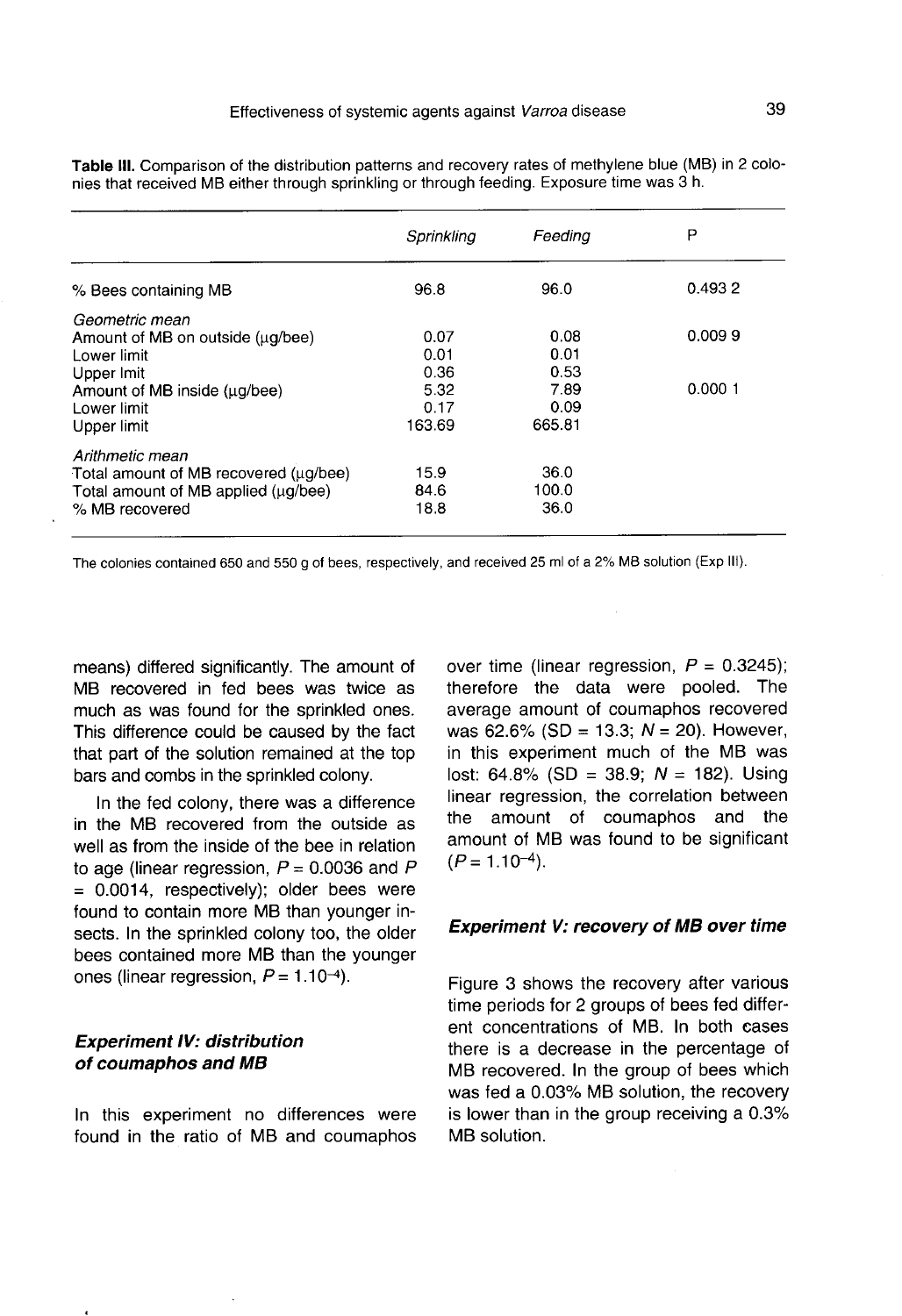

Fig 3. The recovery of methylene blue (MB) (%) in relation to time, when MB was fed either as a 0.3% or as a 0.03% MB-sugar solution (Exp V).

#### **DISCUSSION**

In this study we have demonstrated that differences in the application methods of a systemic agent play a role in the distribution of the agent within a colony.

Table I reveals that sprinkling leads to a more even distribution than feeding: in all 4 time periods the geometric averages lie between 12 and 25 μg/bee; and the upper and lower limits are closer to the average than in the case of feeding.

It is not surprising that in our small colonies with sprinkling practically all bees are reached, whereas in the case of feeding it takes about 12 h to reach 100% of the bees. However, our data cannot support the general assumption that after sprinkling trophallactic activities lead to a considerable redistribution of Perizin; if this occurs, then it takes place within the first 3 h. None of the distribution patterns tends to approximate a normal distribution curve and the skewed distributions do not differ significantly between the tested time periods for sprinkling. Figure 2 shows that the smaller the colony, the smaller the percentage of bees receiving the lowest dose category.

The data in experiments I and II, confirmed by the data in table II, demonstrate that probably half of the MB is left on the frames. If this result is extrapolated to a conventional Perizin treatment (sprinkling the bees), it implies a considerable contamination.

Although in the feeding experiments the intake of MB solution was linear over time, recovery is not. A considerable amount of MB was lost, and this cannot be explained by purely technical inaccuracies. These losses could be due to several factors. As figure 3 shows, bees have a means of neutralizing MB. Especially during the first few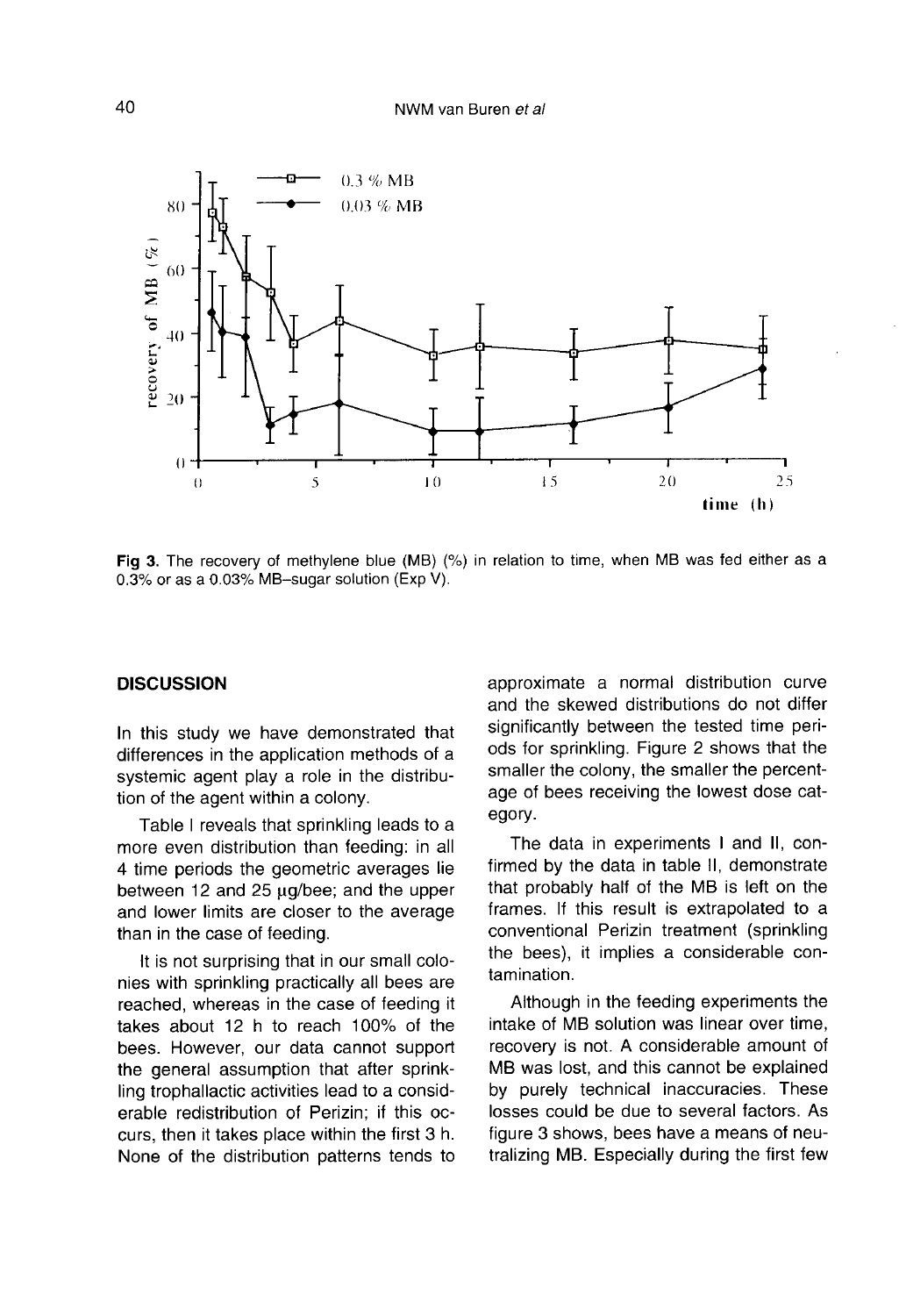h after feeding, recovery is negatively correlated with time. The losses are more marked with lower dosages, and may reach levels of 80% when 0.03% MB is fed. Each bee received 10 μl of this solution, about one-third of the capacity of its crop. If we extrapolate to lower amounts of MB solution, we conclude that in such cases probably almost all MB remains undetected. The time-relatedness of these losses indicates a biological origin, such as absorption into tissue and metabolic degradation. Whatever the mechanism, its capacity to conceal MB is limited, for recovery rates improve when the colony has received larger amounts. Moritz and Hallmen (1986) reported a recovery of 95% when much higher doses were used.

In several cases we found a relation between the age of the bees and the average amount of MB recovered, both from the outside and the inside of the bee. Body surface contamination was low in all cases. There are probably 2 reasons for this relation between age and amount of MB recovered. In the first place older bees might be more inclined to ingest from the feeder or to store food in their crop, and therefore some of them have large amounts which influences the average. When MB was sprinkled, we assume that all age-categories received equal amounts. The differences can be due to the fact that younger bees might be more efficient in neutralizing MB.

On average the recovery of [14C] coumaphos is about twice as high as the recovery of MB; 64% and about 30% respectively. Although there are important fluctuations in the recovered coumaphos: MB ratio, we consider MB to be a suitable tracer element, since it permits a safer and more rapid detection of the distributional pattern than would be possible by a radiographic or a chromatographic technique. However, MB is not a good tracer if fine details of a trophallactic network are to be discovered.

# ACKNOWLEDGMENTS

The authors received assistance from M Veenendaal, N Krijnen, M van Heeswijk and P ter Berg. RCHM Oudejans provided advice on experiments, and I van der Tweel and J de Vries aided with the statistics. SM McNab gave linguistic advice. RCHM Oudejans, AMT Beenakkers and JARAM van Hooff critically read the manuscript. The study was performed in cooperation with Bayer AG and was financed by the Technology Foundation (STW), Utrecht (grant to HHW Velthuis No UBI 66.0943).

Résumé — L'efficacité des produits systémiques utilisés contre Varroa jacobsoni dans les colonies d'abeilles (Apis mellifera) dépend du mode de distribution de la nourriture. Les produits systémiques sont largement utilisés dans la lutte contre l'acarien Varroa jacobsoni. L'efficacité de ces acaricides dépend de leur distribution au sein de la colonie d'abeilles. Il est donc important d'avoir des informations sur les voies de distribution dans la colonie. Moritz a déjà montré en 1982 que la distribution du produit était influencée par la quantité d'acaricide et la saison à laquelle a lieu le traitement. Nous avons étudié les différences possibles dans les voies de distribution en fonction de 2 modes d'application (méthode du nourrisseur et méthode de l'aspersion) pour déterminer le meilleur mode d'application. Le bleu de méthylène a été utilisé comme marqueur pour suivre les circuits de distribution. Les expériences ont montré que ce colorant pouvait être utilisé comme modèle pour étudier la distribution de l'acaricide systémique Périzin. Trois expériences ont été faites en fonction du mode d'application du bleu de méthylène: 1) dans un nourrisseur; 2) par aspersion; 3) simultanément dans un nourrisseur et par aspersion. Pour les 3 types d'expérien ces, on a utilisé des colonies d'Apis mellifera dont les abeilles étaient marquées par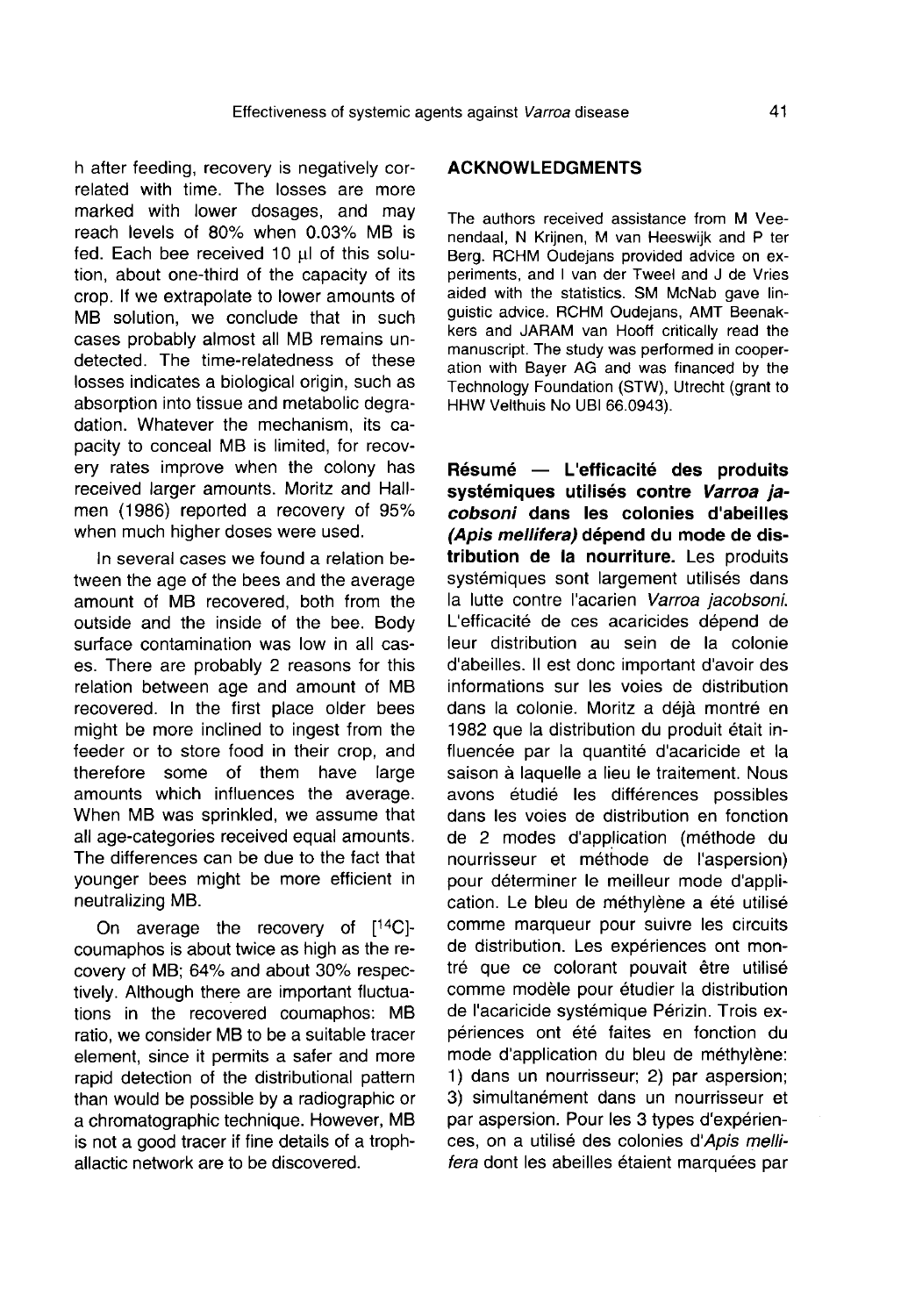classes d'âge. L'application par aspersion conduit à une distribution plus rapide et plus uniforme du produit entre les membres de la colonie que l'administration par nourrisseur. Néanmoins, l'efficacité de l'aspersion est plus faible et la contamination des rayons et des barettes supérieures est bien supérieure, comparée à l'administration par nourrisseur. La saison et la quantité ne sont donc pas les seuls facteurs qui déterminent la façon dont le produit est distribué. Il faut utiliser avec précaution le bleu de méthylène comme marqueur des échanges trophallactiques car, lorsque les quantités sont faibles, il est difficile de le retrouver, probablement parce qu'il adhère aux tissus et qu'il est modifié par le métabolisme. On conclut que la trophallaxic est de faible importance pour obtenir une distribution uniforme d'un produit systémique dans une colonie d'abeilles.

# Varroa jacobsoni / acaricide / Perizin / trophallaxie / marqueur biologique

Zusammenfassung — Die Wirksamkeit von systemischen Mitteln zur Behandlung der Milbe Varroa jacobsoni in den Völkern der Honigbiene, Apis mellifera, hängt von der Art der Futterverteilung ab. Systemische Mittel finden im Kampf gegen die Varroa-Milbe weite Anwendung. Die Wirksamkeit dieser Akarizide hängt von ihrer Verteilung im Bienenvolk ab. Es ist deshalb von entscheidender Bedeutung, Informationen über das Verteilungsmuster zu besitzen. Moritz (1982) hatte schon früher gefunden, daß die Menge des benutzten Akarizids und die Jahreszeit die Verteilung des Mittels beeinflussen.

Wir haben die möglichen Unterschiede zwischen zwei Anwendungsmethoden untersucht (Fütterung mittels eines Futtergla ses und Sprühen), um die beste Weise zur Anwendung von systemischen Mitteln herauszufinden. Wir benutzten den Farbstoff Methylenblau als Markierungsmittel, um das Verteilungsmuster zu untersuchen. Vorversuche ergaben, daß dieser Farbstoff als Modell für die Verteilung des systemischen Akarizids Perizin benutzt werden kann. Es wurden drei Experimente durchgeführt: I) Methylenblau wurde in einem Fütterungsglas dargeboten, II) Methylenblau wurde durch Sprühen ausgebracht, und III) Methylenblau wurde gleichzeitig mittels Fütterungsglas und Sprühen dargeboten. Bei allen drei Versuchen wurden Völker von Apis mellifera mit nach Altersstufen markierten Bienen benutzt.

Es zeigte sich, daß durch Sprühen eine schnellere und gleichmäßigere Verteilung des Mittels über die Bienen des Volkes erreicht wurde als durch Ausbringung in einem Fütterungsglas (Abb 1, 2 Tabelle I). Die Wirksamkeit des Sprühens ist jedoch geringer und die Verunreinigung von Waben und Rähmchenträgern ist viel höher im Vergleich zur Fütterung mit dem Glas. Wir schließen daraus, daß für die Verteilung eines systemischen Mittels nicht nur Jahreszeit und ausgebrachte Menge eine Rolle spielen (Moritz, 1982), sondern auch die Ausbringungsmethode. Ferner stellten wir fest, daß bei Verwendung von Methylenblau als Markierungsfarbe für den trophallaktischen Futteraustausch Vorsicht geboten ist; denn in geringen Mengen kann es nur schwer wiedergewonnen werden, wahrscheinlich weil es an der Körperoberfläche hängen bleibt oder weil es durch den Stoffwechsel verändert wird. Man zicht den Schluß, daß der Futteraustausch für die gleichmüßige Verteilung eines systemischen Mittels im Bienenvolk nur eine geringe Bedeutung hat.

# Varroa jacobsoni / Akarizid / Perizin / Futteraustausch / Markierungsmittel